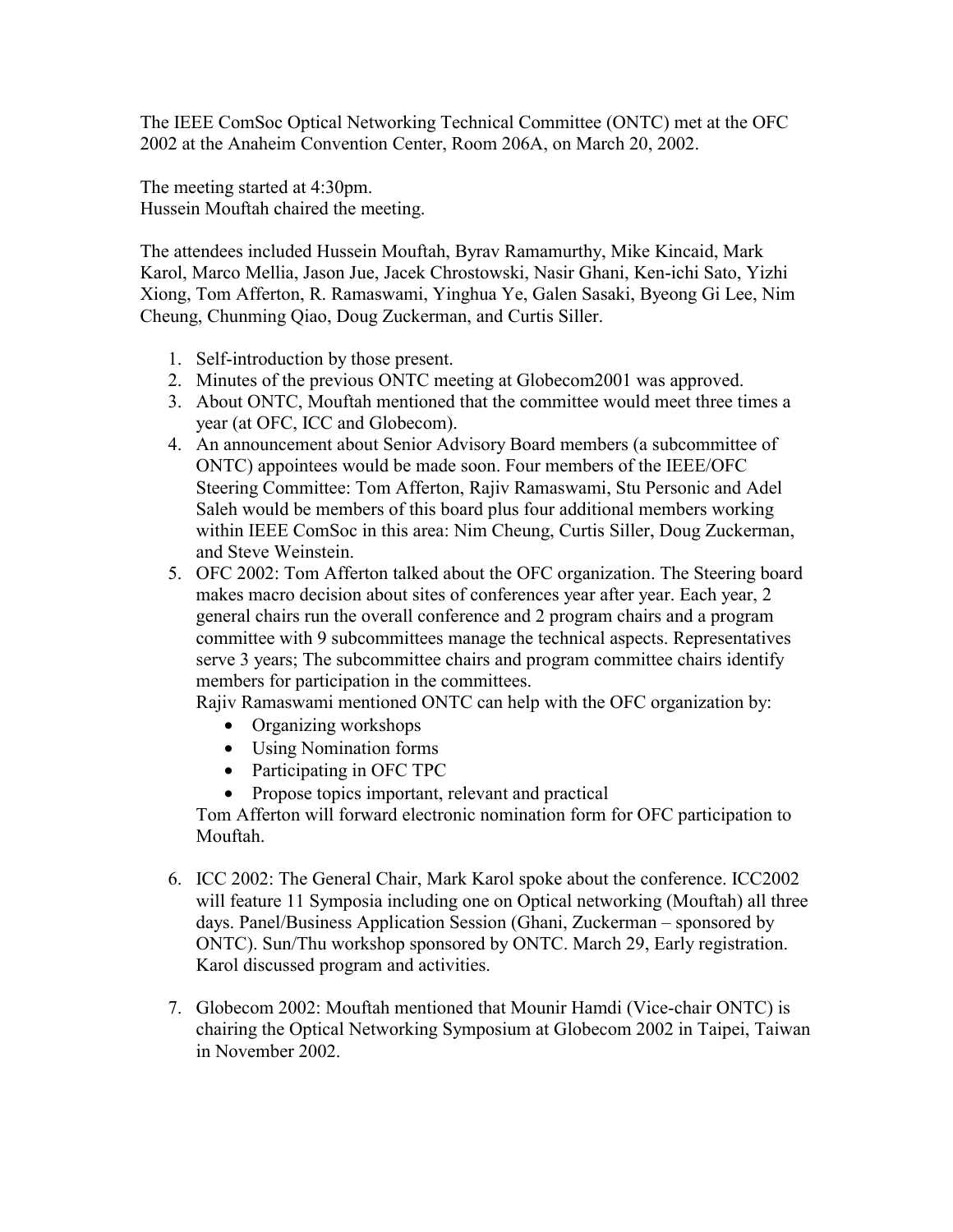- 8. Mouftah announced that the next ONTC meeting will be held at ICC 2002. Monday afternoon (5-7pm) at Ziegfeld Room, New York Marriott Marquis Hotel.
- 9. OFC 2003: Mouftah mentioned the subcommittees for OFC2003 were already formed. Tom Afferton mentioned ONTC may sponsor workshops, specific topics that OFC can address, specific invited speakers, present short courses (you may nominate yourself) and provide suggestions for the Technology program. Forms are available for short courses, workshops and invited speakers. Ramaswami mentioned that ONTC may nominate plenary speakers. OFC 2004 chairs to be decided today (March 20, 2002).
- 10. ICC 2003: Mouftah discussed ONTC participation at ICC 2003 in Anchorage Alaska in May 2003. Mounir Hamdi was proposing a symposium on optical networking. Chunming Qiao and Mounir Hamdi will chair the symposium. General chair: Ian Aykildiz. Qiao requested interested people to send email to him about participation in the TPC.
- 11. Globecom 2003 in San Francisco (end of November). Mouftah mentioned TPC of conferences may ask for representative of ONTC.
- 12. Workshops: There was a discussion about ONTC sponsored workshops which could be organized (a) with conferences and (b) stand-alone. Mouftah mentioned a self-financed budget was needed and the workshops may have technical sponsorship by ComSoc. Zuckerman mentioned ComSoc may provide cash advance and require 20% gross revenue. Siller mentioned 40-50 workshops held every year. The expectation would be that it would be an ongoing event. ComSoc will advance funds, surplus retained by ComSoc. ComSoc will bear losses pending approval of event.
- 13. Standards: One of our mandates is to collaborate with standards bodies. Doug Zuckerman mentioned the current thrust within OIF is towards NNI1.0 and UNI2.0. Salient decision in November 2002: private trial of NNI1.0. Public demo in first half of 2003? Physical standards focusing on tunable laser work. Next meeting in April (Boston), July (Copenhagen). Tom Afferton suggested maintaining common representation and discouraging overlap work. Siller posed the question of how ComSoc technical committee can help in the standardization process. Cheung suggested that ONTC members help with dissemination of standards through presentations/sessions. Mouftah mentioned Ibrahim Habib (Workshops chair, ONTC) was thinking of a session on standards. Cheung suggested picking specific RFCs from IETF and critiquing it. Siller suggested writing articles on optical network standards for IEEE Communications magazine through feature columns. IETF and ITU representatives from ONTC are needed.
- 14. Publications: There was a discussion on optical networking publications within ComSoc. The wireless communications series within JSAC has recently become a Transactions journal. ONTC can propose a series within JSAC on optical networking. Cheung mentioned that Tranter, Cheung and Ramaswami wrote such